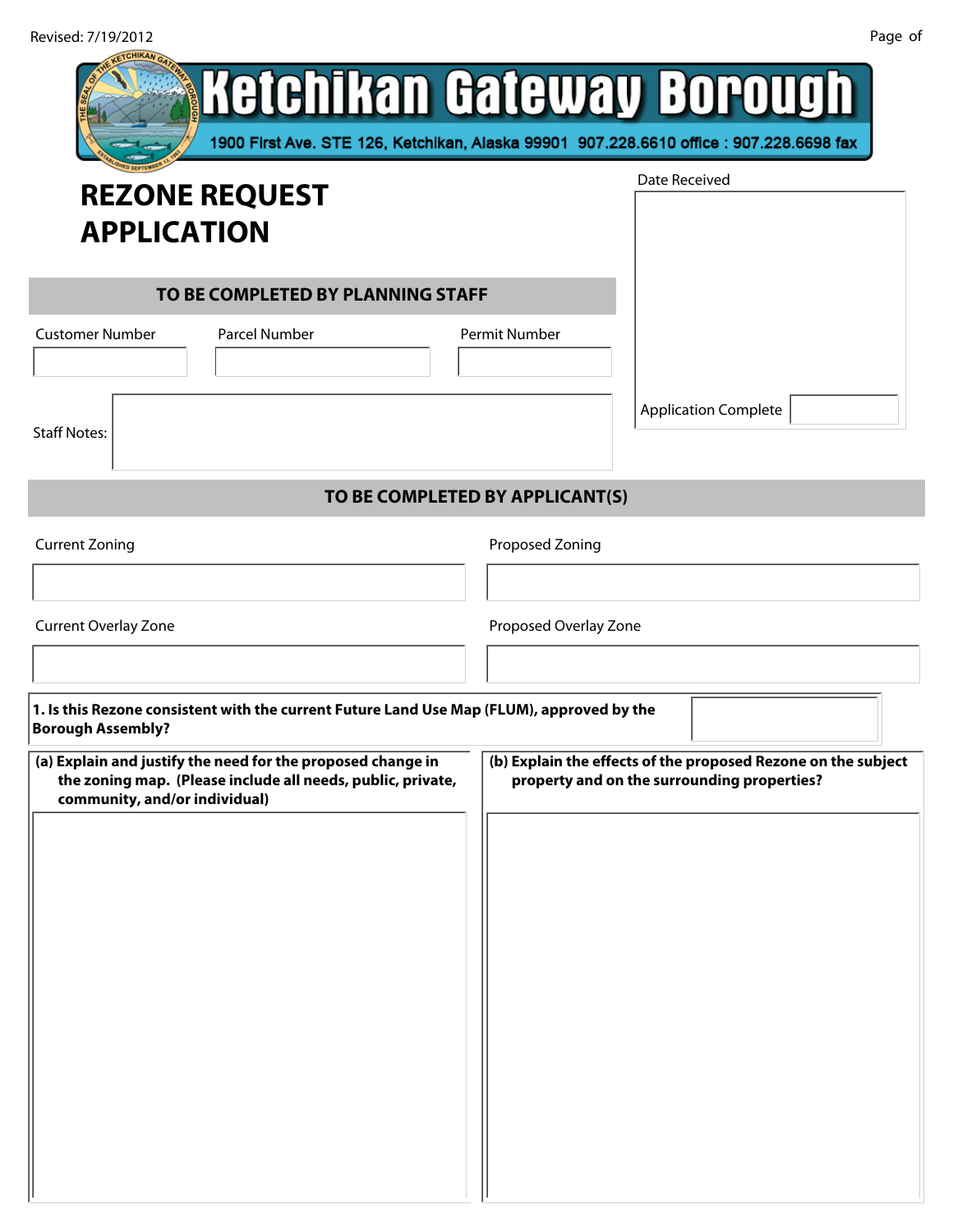

# **REZONE REQUEST APPLICATION (continued)**

(c) List the adjacent uses to the proposed area to be rezoned with respect to their orientation.

| To the North | To the South |  |
|--------------|--------------|--|
| To the East  | To the West  |  |

|                | 2. Explain and describe the intended use for the area being rezoned |                       |
|----------------|---------------------------------------------------------------------|-----------------------|
|                |                                                                     |                       |
|                |                                                                     |                       |
|                |                                                                     |                       |
|                |                                                                     |                       |
|                |                                                                     |                       |
|                |                                                                     |                       |
|                |                                                                     |                       |
|                |                                                                     |                       |
|                |                                                                     |                       |
|                |                                                                     |                       |
| Legal          |                                                                     |                       |
| Description(s) |                                                                     |                       |
|                |                                                                     |                       |
|                |                                                                     |                       |
|                |                                                                     |                       |
|                | Annlicent Concent                                                   | Annliantinn Chaeldiet |

## <u>Applicant Consent</u>

I certify that the above description is the legal description of the area being requested to be rezoned according to Plat No. or is the legal description listed on the most recent deed(s). I agree to submit a copy of said deed(s) upon request by Planning staff.

I understand it is my responsibility to provide an accurate description of the area to be rezoned and failure to do so may result in postponement of my application.

| <b>Application Checklist</b> |  |
|------------------------------|--|
|                              |  |

- □ Owner/Applicant Authorization Page
- $\Box$  Legal Description Documents
- Petition Signed by Property Owners pursuant to Section 18.10.040(b)(1)(d)

#### **Important Notes:**

**Initial** 

A Rezone involves a change to the Borough Ordinance, the Zoning Map. The Planning Commission does not grant the Rezone, but merely makes a recommendation to the Borough Assembly who enacts an ordinance amendment to change the Zoning Map.

All current uses after a successful rezone will be considered legal non-conforming and are subject to the KGB Code Chapter 18.140, Nonconforming Uses.